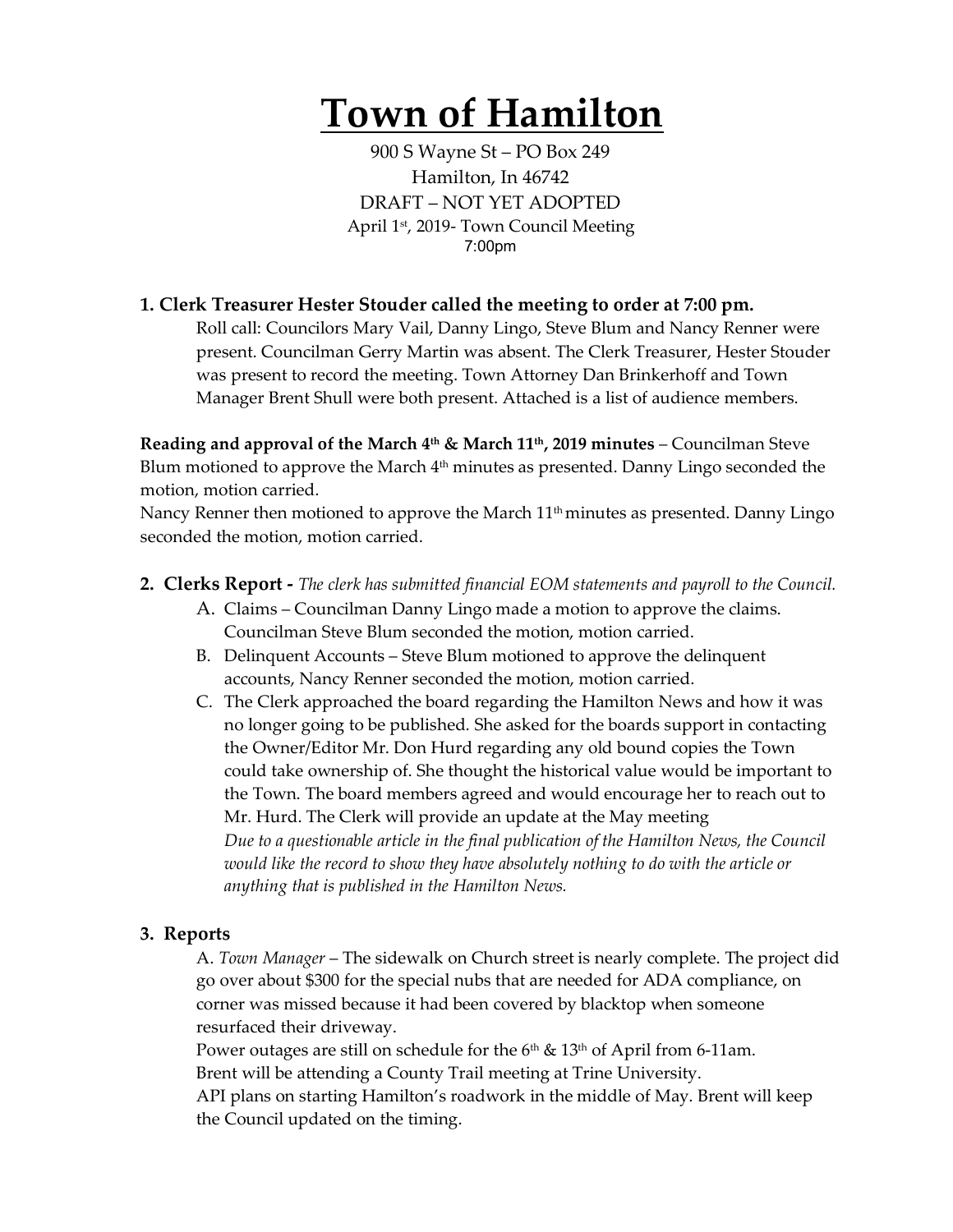A couple of ordinances regulating reflective address signs were brought before the board. Brent said the Plan Commission had discussed this topic and the County has an ordinance in place for any home outside of a city/town.

Brent asked the Council what type, if any, regulations they would like for Hamilton. When issuing permits, Brent said he is seeing more of them on new homes but knows there are still a lot without them.

Councilman Danny Lingo, who also serves on the volunteer fire department, said they do make a difference when a rescue team is looking for a home, especially at night.

Upon further discussion the Council agreed they would like to educate residents on the importance of the signs before creating an ordinance, stating some people may not know they can purchase them at the Town Hall. They will also look into different color options for homeowners.

To raise awareness the Council would like to see information put on Facebook, the website and in the water bills.

P*lease see attached report*

B*. Street Department* – The County will be dredging out Terry lake within the next 30- 45 days, after they obtain a permit.

The department attended a truck show to get ideas on replacing the 550 in 2020. The department is getting a list of trees around that will need taken down when the weather permits. Several of those are at Gnagy park.

A beaver has built a damn at the end of Church Street, the County will be taking care of it by cleaning out the ditch.

The catch basin at the corner of Wayne & Railroad Street is not working properly. *Please see attached report*

C**.** *Police Department –* Applications are being taken for the open position. Jermey hopes they will get a good response considering the hiring by other nearby departments, including the County.

Councilman Steve Blum may be able to help with getting a pontoon for the department. He will check his resources and email the board with any information. Officer Baldwin hit a deer; the vehicle is currently being repaired. *Please see attached report.*

D**.** *Water Department* – The building addition is underway and should be completed the first part of April.

Summer residents are returning, and the department is busy with seasonal turn ons. At the Council President's request, more training details will be provided for both Brand and Nikki.

*Please see attached report.* 

#### **4. Old Business –**

A. No old business was brought before the board